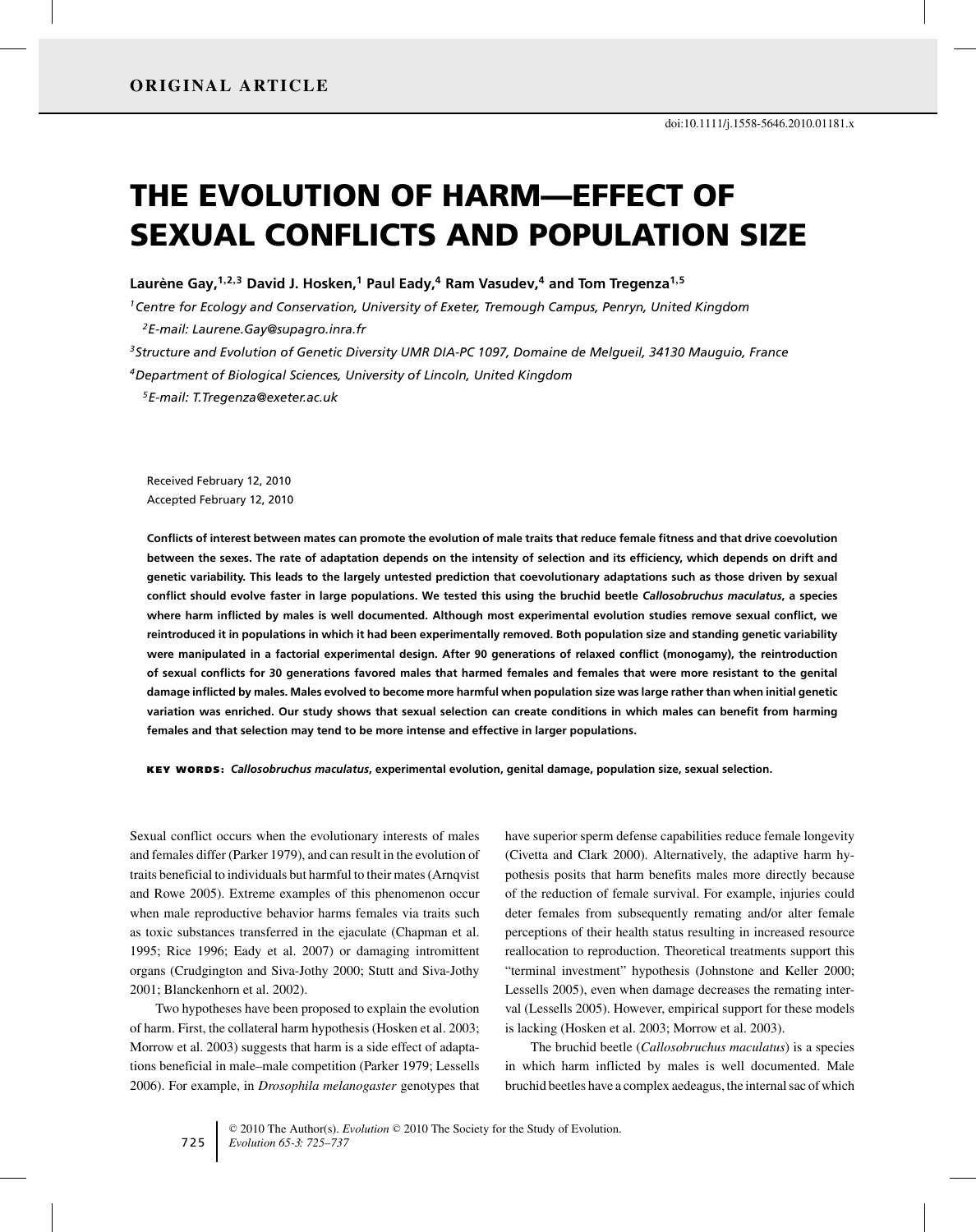is covered with spines that puncture the female genital tract during copulation (Crudgington and Siva-Jothy 2000). Despite comparative evidence supporting the notion that the spines are involved in male–female antagonistic coevolution at the interspecific level (Rönn et al.  $2007$ ), evidence for an association between sexual selection and genital damage is scarce at the intraspecific level. Hotzy and Arnqvist (2009) demonstrated a correlation between spine length and male success in sperm competition across populations, but no such relationship was found in two other studies investigating why male bruchid beetles harm their mates (Morrow et al. 2003; Edvardsson and Tregenza 2005). Here, we use an experimental evolution approach to further assess the potential link between harm and sexual selection.

Experimental evolution is a powerful tool that can be used to assess the evolution of harm and female resistance to it. This approach has been used to eliminate sexual conflict (and drastically reduce sexual selection) by enforcing monogamy. Males evolving under monogamy should evolve to become more benign to their partners because male and female fitness are simultaneously maximized, whereas monogamous females should become more susceptible to harm because selection on counter-adaptations to reduce harm is relaxed (assuming that female resistance is costly). These predictions have been supported in experimental populations of *D. melanogaster* (Holland and Rice 1999; Pitnick et al. 2001a,b). Similarly, enforced monogamy in the fly *Sepsis cynipsea* enhanced female survival (Martin and Hosken 2003a) and monogamous populations of *Scathophaga stercoraria* had higher fitness than polyandrous lines (Martin et al. 2004). In an experiment in which natural selection and sexual selection were manipulated simultaneously, Fricke and Arnqvist (2007) showed that, when reared on standard diets, monogamous selection lines of *C. maculatus* produced more offspring. Recent studies have employed sex ratio biasing, to manipulate sexual conflict and sexual selection. In *D. pseudoobscura*, male-biased populations (with more scope for sexual selection) did not differ greatly from monogamous lines (Crudgington et al. 2005), and Wigby and Chapman (2004) found no difference in the male harming ability of *D. melanogaster* lines with different sex ratios.

Following the publication of the first experimental evolution studies aimed at understanding the role of sexual selection by manipulating the mating regime, Snook (2001) and then Wigby and Chapman (2004) argued that altering the sex ratio or population density can result in differences in effective population size, so that different treatments experience different levels of drift and inbreeding. Additionally, because monogamous lines often have a smaller population size, differences in population sizes can be confounded with treatment. However, although these criticisms are in principle sound, they were refuted for the specific studies initially criticized (Rice et al. 2005; and see Reuter et al. 2008). More recently, Snook et al. (2009) raised additional concerns

manipulated. The authors stress that a lack of genetic drift and higher genetic variability could result in more efficient selection in large populations. Beyond the effect of drift and genetic variability, theoretical models also suggest that sexually antagonistic coevolution is more likely in large populations (Gavrilets 2000). Higher densities might favor more intense sexual conflicts, due, for example, to interference from other males, through physical harm to females, seminal fluid toxicity, or polyspermy (Arnqvist 1997; Arnqvist and Nilsson 2000; Gavrilets et al. 2001). Population size could therefore affect evolution via sexual conflict in two ways: either because sexually antagonistic coevolution is more likely in large populations, or because selection is more efficient in large populations (Robertson 1970). The latter could result from the fact that large populations harbor greater levels of standing genetic variation and experience more mutations and little drift (Schultz and Lynch 1997; Willi et al. 2006). Although there is evidence consistent with population size effects on sexually antagonistic evolution (Martin and Hosken 2003b; Gay et al. 2009; Hosken et al. 2009), there have been few attempts to document the relative effects of the potential causal factors involved (but see Ödeen and Florin  $(2000)$  regarding selection efficiency). Here, we use a fully factorial experimental design in which both population size and standing genetic variability are manipulated to disentangle the effect of intensified sexual conflicts from the effect of increased genetic diversity, in a context of reintroduced conflicts.

about inbreeding and genetic variation when population size is

Starting with populations in which monogamy has been enforced for 90 generations, we reintroduced sexual conflict and sexual selection by allowing free mate choice and multiple mating. We established replicate populations differing in size and standing genetic variability. After 30 generations of reintroduced sexual conflict and sexual selection, we preliminarily tested for effects of inbreeding in small and low-variability populations. Then we examined whether genital damage evolved in response to the reintroduction of sexual conflict, by comparing the extent of genital damage in females mated to males from polygamous (conflict) lines compared to the monogamous (relaxed conflict) lines from which polygamous lines had been established 30 generations previously. Then, we examined whether sexual conflict resulted in more rapid evolution in larger populations or those with greater initial genetic variation, by comparing the evolution of adaptations to polygamy across our lines. Additionally, we assessed the costs of damage by evaluating associations between level of damage and female longevity and lifetime reproductive success (LRS). Finally, we tested the two hypotheses about why males harm females: Are damaging males better at accelerating female oviposition or deterring females to remate (adaptive harm hypothesis) or are they better at sperm competition (collateral harm hypothesis)? We simultaneously tested for an effect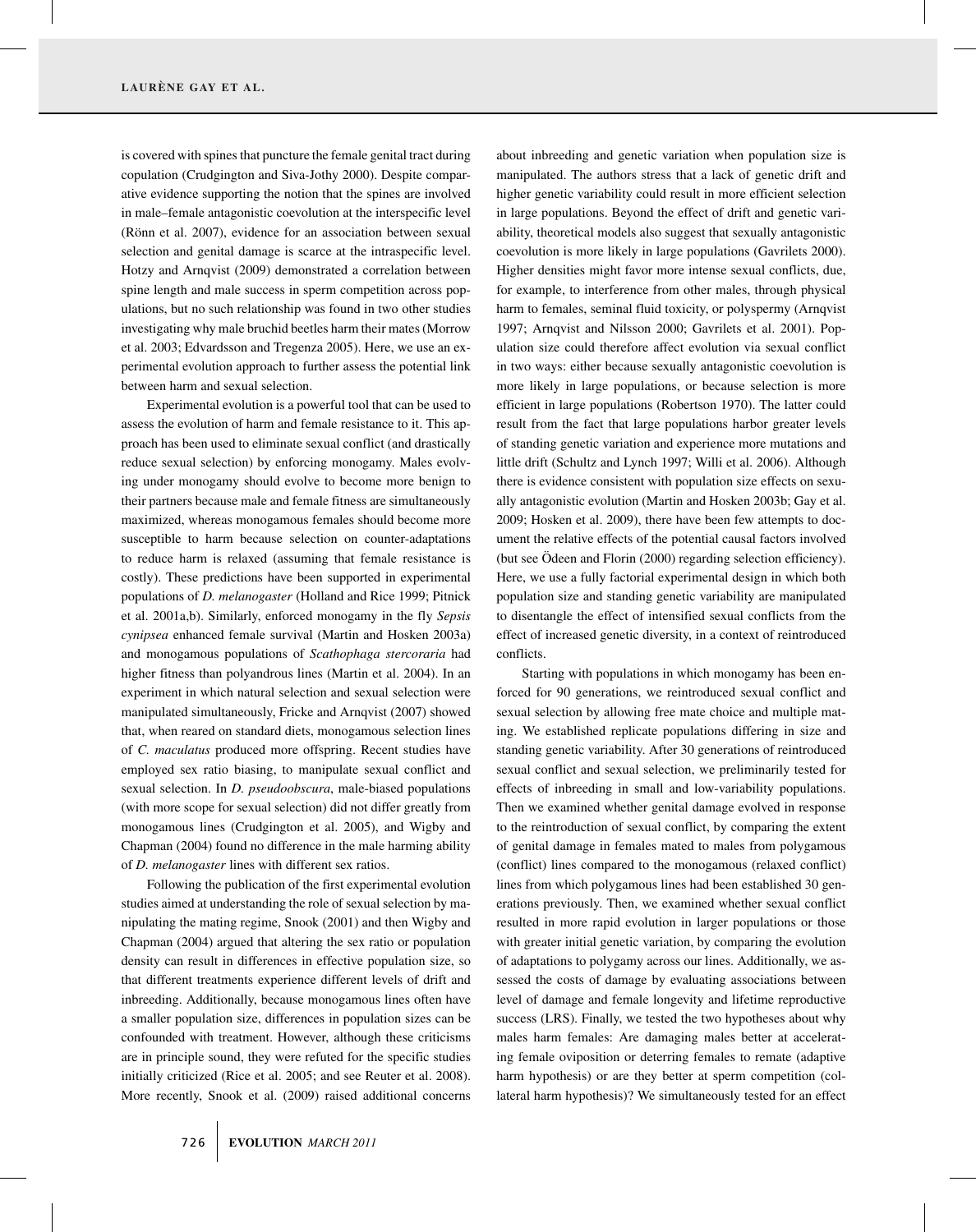of population size and genetic variability on male manipulative ability.

## *Material and Methods* STUDY SPECIES AND EXPERIMENTAL DESIGN

Two replicate monogamous lines were established from an ancestral *C. maculatus* population (Niamey, Niger) cultured on black eyed-beans (*Vigna unguiculata*) at 27◦C, 32% RH and 16L:8D photoperiod. Each generation we isolated beans carrying eggs in 48-well cell culture plates to collect virgin beetles immediately postemergence. Virgins (<24 h post eclosion) were subsequently paired and each pair was placed in a 40-mm Petri dish and observed until copulation had ceased. From these monogamous pairs, 60 singly mated females were transferred together to approximately 400 beans for oviposition.

After 90 generations of enforced monogamy, polygamy was reestablished in new populations established from the two lines by placing 60 newly emerged adults of each sex from each line on 400 beans. A third polygamous line was created by combining 30 males and 30 females from each of the monogamous lines. In this crossed population, genetic variability should be greater, because 90 generations of isolation and drift is likely to have promoted genetic differentiation and some loss of diversity from the two monogamous lines. These three polygamous lines were allowed to expand exponentially for two generations, before we established 16 experimental populations. The crossed population (with enriched genetic diversity) seeded eight lines at two different densities (four small populations size  $= 50$  individuals, four large populations size  $= 5000$  individuals). Each of the two other polygamous lines was used separately to start another four polygamous lines with basal genetic variability, two small (50 individuals) and two large (5000) (Fig. 1). This generated four treatments (small population size and basal genetic variability; small population size and enriched genetic variability; large population size and basal genetic variability; large population size and enriched genetic variability) each with four replicates. Males and females were housed together for their entire life span in all 16 lines. We continued to maintain the monogamous populations, as above.

To retain a constant population size and ratio of resources to beetles, we sieved and weighed the newly emerging adults each generation and placed another 50 (for the small populations), or 5000 (for the large ones) individuals on new black-eyed beans. Small populations were provided with 40 g of beans in a cylindrical container 10-cm wide and 4-cm deep, large populations were provided with 4 kg of beans in a rectangular container 30 cm ×  $20 \text{ cm} \times 13 \text{ cm}$  deep. Half of the populations for our genetic variability treatment are derived from each monogamous line. Comparison between the basal genetic variability populations created from monogamous line 1 and monogamous line 2 revealed maleinduced damage, LRS, female remating rate, oviposition speed and male's success at sperm competition to be equivalent, although the populations derived from monogamous line 1 lived significantly longer than those derived from monogamous line 2 (12 days vs. 11). We accounted for this difference in the analysis of longevity (see below).

To reduce possible maternal and phenotypic effects, we standardized selection one generation prior to the assay (generation 30) for all populations by housing beetles individually under standardized conditions—single mating and one egg per bean (this is in excess of what a single larva can consume (Cope and Fox 2003)). Prior to beetle emergence, we isolated these beans in "virgin chambers" (48-Well cell culture plates, VWR International Ltd, Lutterworth, UK). Beans were checked every 24 h for emerging virgin adults (generation 31).

## TEST FOR INBREEDING DEPRESSION

In our experiment, the small populations are potentially susceptible to inbreeding during experimental evolution. Inbreeding can lead to inbreeding depression affecting life-history traits (e.g., fecundity and longevity) (Charlesworth and Charlesworth 1987; DeRose and Roff 1999) and competitive male mating ability (Sharp 1984). These effects could potentially confound our predictions (see below). We looked for evidence of inbreeding depression in fecundity, LRS, and longevity by crossing males and females between replicate populations and comparing their performance to matings between males and females from within replicate populations (the potentially inbred populations). We assessed those treatments most likely to suffer inbreeding depression, namely the populations of small census size and basal initial standing genetic variation. We also assessed the large populations with basal initial standing genetic variation as this allowed us to determine the potential impact of population size and initial genetic variance on inbreeding depression. We analyzed these data using a general linear model including population size, crossing status (within or between replicate crosses), and their interaction. Elytra length (a measure of body size) was included as a covariate in the analysis of fecundity and LRS, although fecundity was included as a covariate in the analysis of longevity.

## MALE OFFENCE AND FEMALE RESISTANCE: DAMAGE, LONGEVITY, AND LRS

Both males and females are likely to influence the amount of damage suffered by females during copulation. To isolate the damaging effect of males from the susceptibility of females, we used the two monogamous lines as testers. Four types of crosses were performed: (1) between males from the polygamous populations and tester females (male offence assay— $\varphi_M \sigma_P$ ); (2) between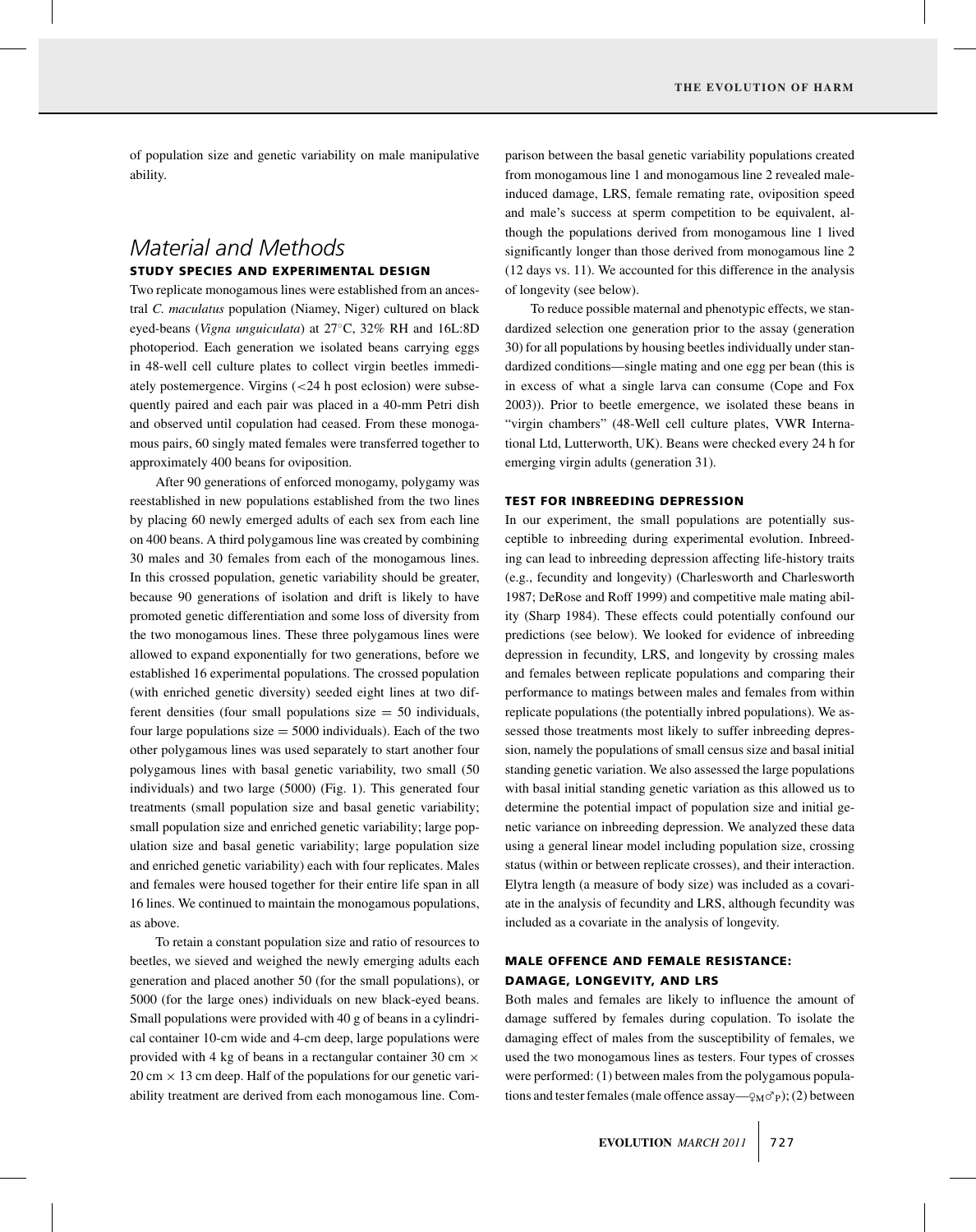

Figure 1. **Diagram of the experimental design. Ninety generations of relaxed sexual selection and sexual conflicts (monogamy, in grey) was followed by 30 generations of restored polygamy (in black). In parallel, the two monogamous lines were maintained to be used as testers. At generation 90, the two monogamous lines were crossed. Generations 91 and 92 were population expansion. At generation 92, the four treatments were set up by manipulating population size (large or small) and using the enhanced genetic variability of the crossed line to form four treatments: large population size enriched genetic variability, large population size basal genetic variability, small population size enriched genetic variability and small population size basal genetic variability, with four replicates for each treatment (16 lines in total). All lines were standardized for mating rate and larval density at generation 122 and 123.**

males and females from the same polygamous population (female resistance assay—♀ $P_P \sigma_P$ ); (3) between females from the polygamous populations and tester males ( $\varphi_P \sigma_M$ ); (4) a control cross between tester males and females ( $\varphi_M \circ_M$ ). For each assay, 20 crosses were performed for each replicate  $(x4)$  of each treatment  $(x4) (=1280$  crosses).

Virgin females and males (all <24 h post eclosion) were paired and each pair (10 pairs  $\times$  4 treatments  $\times$  4 replicates  $\times$ 4 crossings) was placed in a 40-mm Petri dish and observed until copulation had ceased. Mated females were then placed on 10 beans for 24 h and then moved to another 60 beans for the remainder of their lives. We measured fecundity in the first 24 h of oviposition by directly counting eggs laid. Longevity was estimated by recording female mortality every 24 h. After their natural death, females were dissected and the number of damage points (scars) in their genital tracts was determined. For 25 females, we also measured the area covered by scars and found that it was highly correlated with the number of scars (log-linear

regression,  $R^2 = 0.68$ ). Female elytra length was measured as a proxy for body size.

## MANIPULATION OF REMATING AND OVIPOSITION

We measured the ability of males to deter females from subsequently remating (male defense) by mating monogamous tester females with males from the polygamous populations and then exposing them to monogamous tester males ( $\varphi_M - \varphi_P - \varphi_M$ ). We also measured male offence—the ability of males to induce previously mated females to remate—by mating monogamous tester females with monogamous tester males and then exposing them to males from the polygamous populations  $(\varphi_M - \varphi_M - \varphi_P)$ . For each assay, 10 females were paired and subsequently offered a chance to remate, following 24-h oviposition. Earlier studies revealed that over 80% of females will remate 24 h after their initial copulation (Eady et al. 2004; Edvardsson and Tregenza 2005) but in a pilot experiment we found lower remating rates in our lines that were maintained monogamous for 90 generations. We thus estimated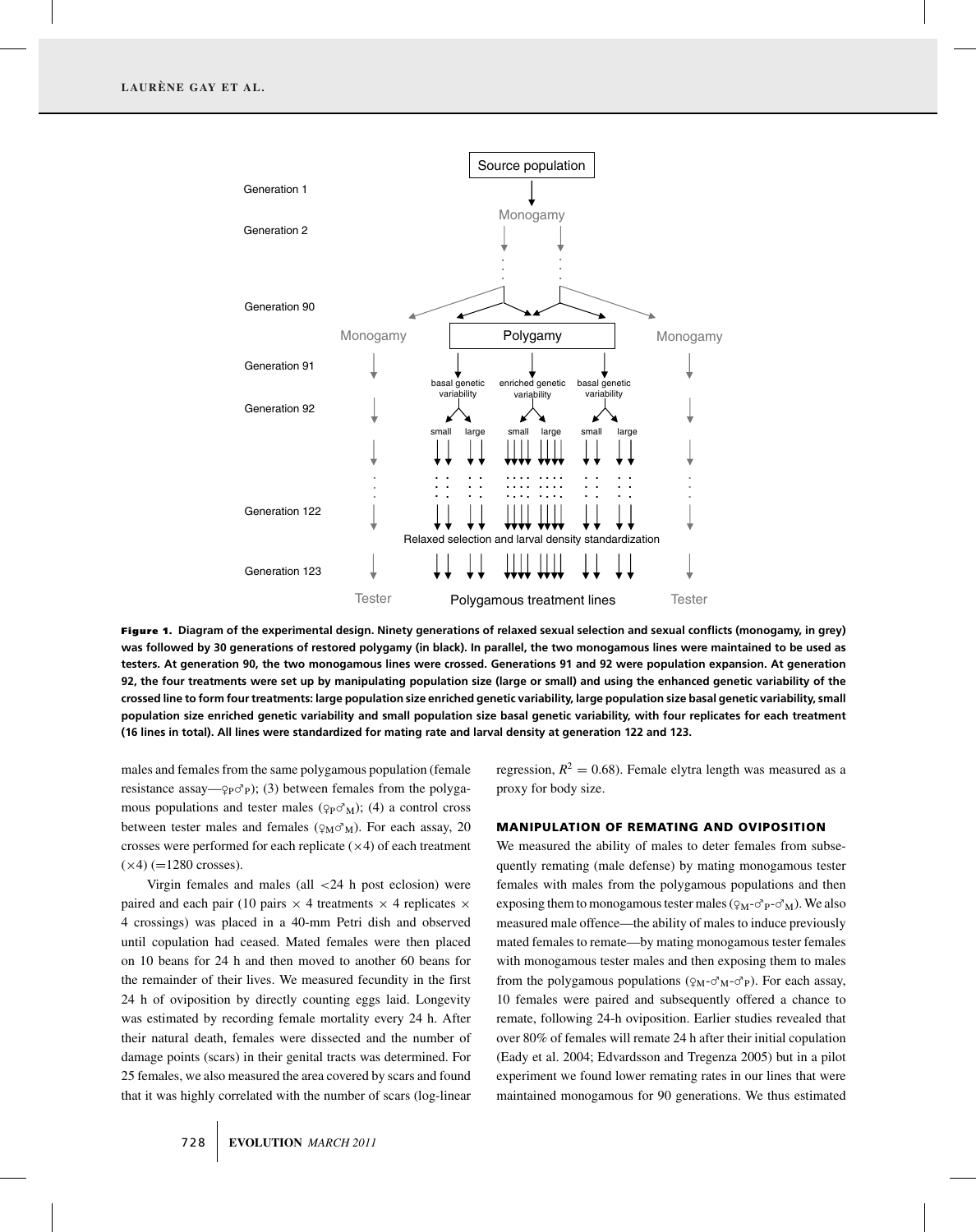that 24 h is a time point at which one might be able to distinguish differences in female remating propensity between populations. Females were transferred to a 40-mm Petri dish with a new virgin male (from the appropriate line) and were observed for 30 min to see if they copulated.

We measured the ability of males from the polygamous populations to stimulate female fecundity by counting eggs laid during the female refractory period using males from the 16 polygamous lines mated to 10 monogamous tester females. Again, mated females were placed on 10 beans for 24 h and then moved to another 60 beans for the remainder of their life span. We subsequently counted the number of offspring produced during the first 24 h after mating and over their entire life span, and then used the proportion of offspring produced in 24 h relative to the LRS as a measure of male manipulation. Because both female remating rate and last male sperm precedence are high in this species (Eady et al. 2004; Edvardsson and Tregenza 2005), the benefits to any additional stimulation of oviposition beyond the first 24 h will probably be enjoyed by rival males and as such we did not assess them here.

#### SPERM COMPETITION

We used a standard sperm competition experiment—where females are mated with two males—to test the hypothesis that harmful males are more successful at sperm competition. Males from the polygamous populations were competed against black tester males from a separate polygamous line with both mating to a black tester female. The black phenotype is a naturally occurring polymorphism and this codominant marker was used to score offspring. Offspring sired by brown males (with black females) are phenotypically intermediate (dark brown body color and brown legs and antennae) and readily discernable from offspring from a black  $\times$  black pair (Eady 1991).

Virgin black females and black males were paired in individual 40-mm Petri dishes and observed until copulation began. After copulation ceased, males were removed and females were allowed to oviposit for 20 h on five beans. Females were then transferred back to individual 40-mm Petri dishes with a virgin brown male from one of the polygamous populations. We repeated this for at least 20 females per replicate (four) per treatment (four). For each pair, we recorded whether copulation occurred successfully within 30 min. After copulation with the focal (brown) male ceased, each black female was transferred to a 90-mm Petri dish containing 80 beans and allowed to oviposit until death. Eggs laid prior to the second mating were counted (first 20 h), as were the total number of offspring after two successive matings, and offspring phenotype (hybrid or black) was recorded. P2—the proportion of offspring sired by the second (focal  $=$  brown) male was calculated as the proportion of intermediate offspring. The experiment was repeated at generation 32 to increase the sample size.

We accounted for this by including a generation factor in the analytical models. Additionally, to ascertain confidence in our codominant phenotypic marker, we estimated the repeatability of our paternity estimates by remeasuring P2 blind to the first measurement for 20 randomly chosen females. P2 repeatability was calculated following Lessells and Boag (1987), and was high  $(r =$ 0.996).

## STATISTICAL ANALYSES

Analyses were performed in R. To avoid pseudoreplication, we performed all analyses on population means. We also used mixed effect models adding replicate as a random effect and obtained similar results, but only the results using the population means are presented here. All traits (damage, longevity, fecundity, LRS, and elytra length) were normally distributed (Kolmogorov–Smirnov test, all  $P > 0.05$ ). Additionally, residuals did not deviate significantly from normality (Kolmogorov–Smirnov test, all *P* > 0.05), and were not autocorrelated (Durbin–Watson test, all *P* > 0.05), and errors were homoscedastic (Breusch–Pagan test, all  $P > 0.05$ .

## *Cost of damage*

We used a general linear model to test the effect of population size, genetic variability, and their interaction on genital damage inflicted by polygamous line males. Female type (monogamous or polygamous) was used as a third factor. We examined whether genital damage evolved with the reintroduction of sexual conflict and sexual selection by testing for an effect of male and female type (from a polygamous or monogamous line) on the amount of damage sustained by a female, using data from four assays  $(\mathcal{Q}_M \circ^{\mathsf{P}}_{P}, \mathcal{Q}_P \circ^{\mathsf{P}}_{P}, \mathcal{Q}_P \circ^{\mathsf{P}}_{P}, \mathcal{Q}_P \circ^{\mathsf{P}}_{P}, \mathcal{Q}_P \circ^{\mathsf{P}}_{P}, \mathcal{Q}_P \circ^{\mathsf{P}}_{P}, \mathcal{Q}_P \circ^{\mathsf{P}}_{P}, \mathcal{Q}_P \circ^{\mathsf{P}}_{P}, \mathcal{Q}_P \circ^{\mathsf{P}}_{P}, \mathcal{Q}_P \circ^{\mathsf{P}}_{P}, \mathcal{Q}_P \circ^{\mathsf{P}}_{P}, \mathcal{Q}_P \circ^{\$ damage by testing for a negative relationship between damage and longevity or damage and LRS using linear models. We included population size, genetic variability, and female type in the model, as well as elytra length as a covariate for LRS and 24-h fecundity as a covariate for longevity to account for life-history trade offs. To account for the difference in longevity between the populations of the low variability treatment derived from the two monogamous lines, we added a third level to the factor "genetic variability" (i.e., we replaced basal/enriched variability with basal from M1/basal from M2/enriched).

## *Effect of damage on re-mating, oviposition, and sperm competition*

Harm could be beneficial for males if it deters females from remating, if it accelerates the oviposition rate, or if it provides an advantage in sperm competition. We tested these hypotheses using generalized linear models with the number of damage points (scars) in females' genital tracts as an explanatory variable. For remating and sperm competition (P2), a binomial error distribution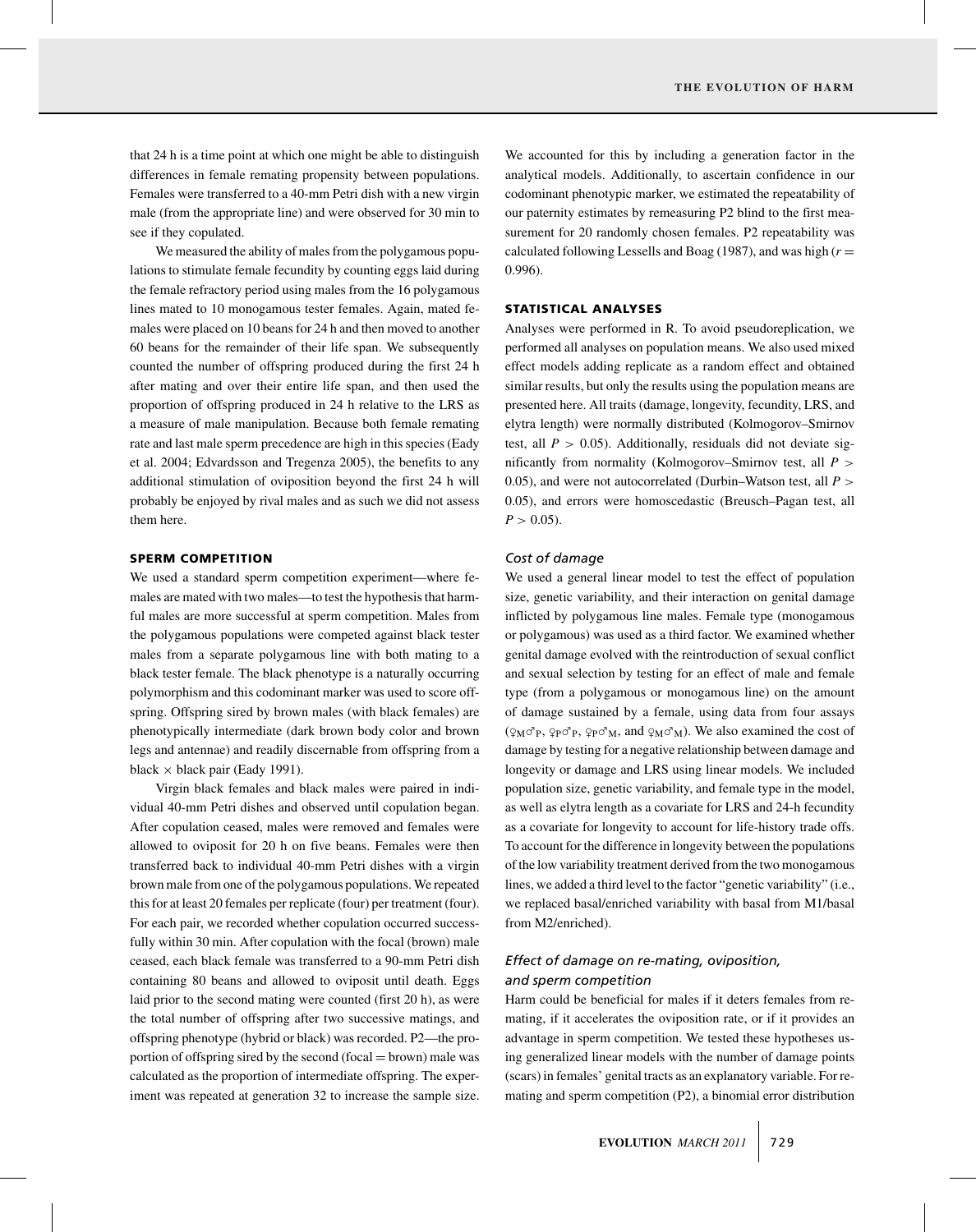was used. We corrected for overdispersion using a quasi-binomial model when the ratio of residual deviance by residual degrees of freedom was larger than one. The number of eggs laid by the female in the first 24 h (between both mating occasions) was used as a covariate for remating and P2, elytra length was used as a covariate for all three variables.

## *Effect of population size and genetic variability on male manipulative ability*

To ascertain how population size and genetic variability influence the evolution of males' ability to affect female reproduction, we compared remating rates, oviposition rate, and P2 between our experimental populations that differ in the level of damage inflicted by males. For remating, we estimated an index of male manipulation by combining the assays of male defense ( $\varphi_M - \varphi_P - \varphi_M$ ) and male offence ( $Q_M - \sigma_M - \sigma_P$ ): male manipulation was estimated as the difference between the proportion of females remating in the offence experiment minus the proportion that remated in the defense experiment. We tested the effect of population size, genetic variability, and their interaction on this remating manipulationindex and on oviposition speed using a linear model with female tester line as a covariate. For sperm competition, we used a generalized linear mixed model with a quasi-binomial error distribution to test for the effect of population size, genetic variability, and their interaction on P2, the number of offspring sired by the second of two males to mate with a female (see Sperm competition above). The number of eggs laid in the first 20 h and a generation factor were included as covariates.

## *Results* TEST FOR INBREEDING DEPRESSION

There was no evidence for inbreeding depression in small and low-variability populations. We found no significant effect of the interaction between population size and crossing status (within or between replicate crosses) (Fecundity:  $F_{7,1} = 0.5$ ,  $P = 0.480$ ; longevity:  $F_{7,1} = 0.04$ ,  $P = 0.837$ ; LRS:  $F_{7,1} = 0.5$ ,  $P = 0.517$ ). Fecundity and longevity were not significantly different in crosses within or between replicate populations (Fig. 2A:  $F_{9,1} = 0.9$ , *P* = 0.360 and Fig. 2B: *F*8,<sup>1</sup> = 0.01, *P* = 0.909). Population size also had no effect on these fitness measures, suggesting that inbreeding depression was either absent or was similar across experimental populations (Fig. 2A:  $F_{10,1} = 2.8$ ,  $P = 0.125$  and Fig. 2B:  $F_{9,1} = 0.4, P = 0.533$ ). LRS was also equivalent in the within or between replicate crosses (Fig. 2C;  $F_{9,1} = 1.6$ ,  $P =$ 0.234), but population size had an effect with small populations having lower LRS than large populations (Fig. 2C;  $F_{10,1} = 8.6$ ,  $P = 0.015$ . When the analysis was restricted to small populations only, fecundity, longevity, and LRS within and between replicate crosses remained equivalent. These results suggest that population



Figure 2. **Test of the effect of inbreeding in the experimental lines with low genetic variability, small or large population size. Inbreeding depression was assessed in terms of (A) fecundity (number of eggs laid in the first 24 h), (B) longevity (days), or (C) lifetime reproductive success (total number of offspring that emerged). Means and standard errors are given as bars and error bars, respectively.**

size influenced LRS, but this was not the result of inbreeding depression.

## GENITAL DAMAGE EVOLVES IN RESPONSE TO THE REINTRODUCTION OF SEXUAL CONFLICT

Females mated to males from the monogamous populations sustained less damage than those mated to males from the polygamous populations (monogamous males: 29 points of damage  $\pm$  2; polygamous males:  $39 \pm 2$ ;  $F_{48,1} = 12$ ,  $P = 0.0009$ ; Fig. 3). However, the susceptibility of females did not seem to have evolved



Figure 3. **Genital damage (measured as the mean number of scars in the female genital tract) suffered by females from monogamous or polygamous lines mated to males from monogamous or polygamous lines. White bars indicate polygamous line males and standard errors are shown.**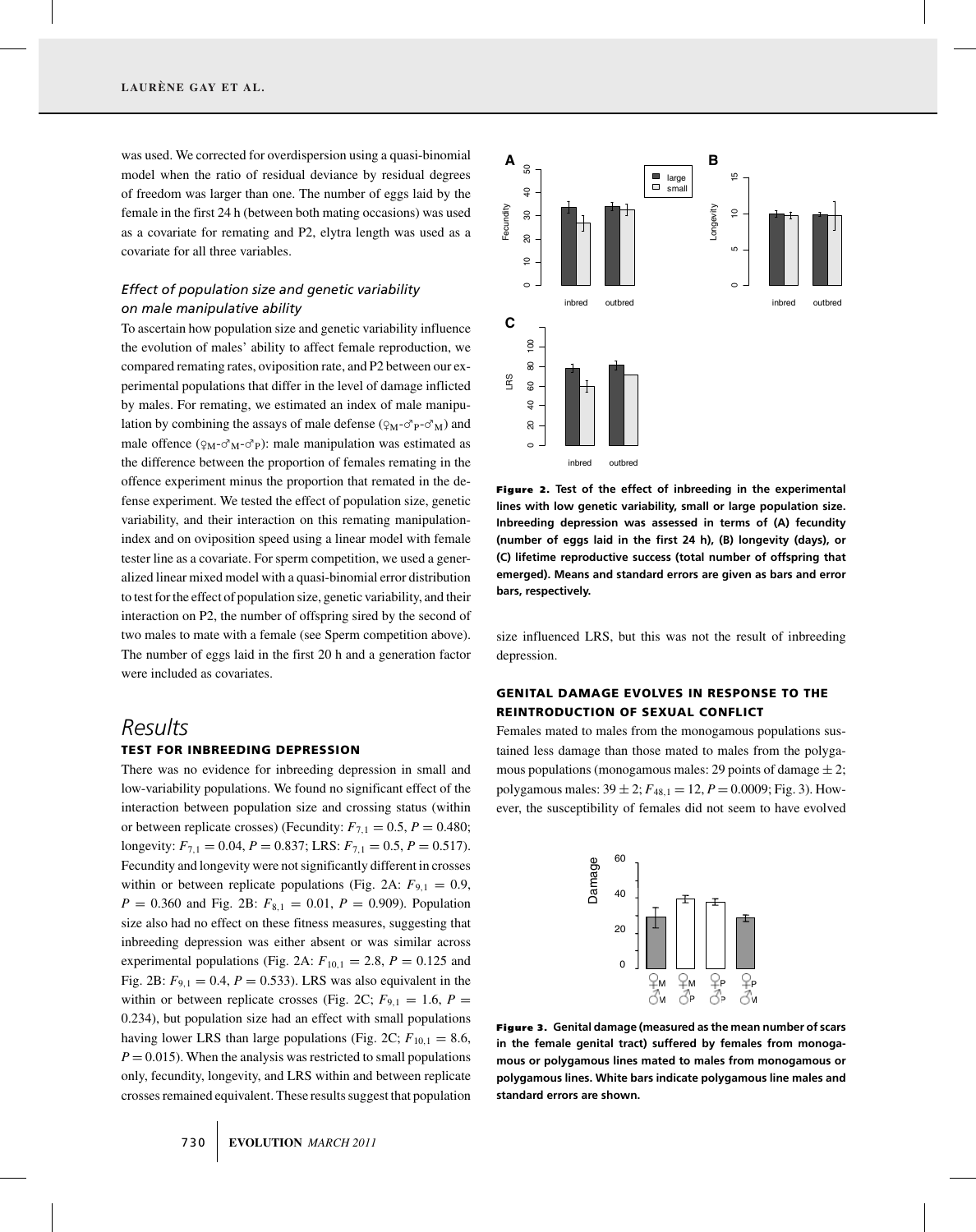

Figure 4. **Effect of male population size (large or small) and initial genetic variability (basal or enriched) on genital damage (mean number of scars) inflicted by polygamous males to females (monogamous tester** ♂**P**♀**<sup>M</sup> or line females** ♂**P**♀**P) with standard errors.**

in the 30 generations after the reintroduction of sexual conflict (monogamous females mated to polygamous males: 38 points of damage  $\pm$  2; polygamous females mated to polygamous males:  $33 \pm 2$ ;  $F_{47,1} = 0.2$ ,  $P = 0.675$ ; Fig. 3). There was no significant interaction between male and female type ( $F_{46,1} = 0.02$ ,  $P =$ 0.872).

## DAMAGE EVOLVES FASTER IN LARGER RATHER THAN MORE DIVERSE POPULATIONS

As there was no difference between monogamous or polygamous females in susceptibility to damage, we analyzed the effect of population size and genetic variability on damage using all the crosses involving males from polygamous populations  $(\varphi_M \circ \varphi_P)$ and  $\varphi_P \sigma_P$ ). Males from large populations inflicted more damage to females (large population: 44 points of damage  $\pm$  2; small population:  $33 \pm 2$ ;  $F_{30,1} = 15.5$ ,  $P = 0.0005$ ; Fig. 4). There was no significant effect of population genetic variability ( $F_{29,1} = 1.8$ ,  $P = 0.189$  or of female type (monogamous:  $39 \pm 2$ ; polygamous:  $38 \pm 2$ ;  $F_{28,1} = 0.3$ ,  $P = 0.597$ ).

#### GENITAL DAMAGE IS COSTLY

The number of damage points in a female's reproductive tract was negatively associated with female longevity (Fig.  $5$ , slope  $=$ −0.04 days/damage point; *F*30,<sup>1</sup> = 5.5, *P* = 0.027, Table 1). Furthermore, females from the polygamous populations tended to outlive females from monogamous populations (M: 10.9 days  $\pm$ 0.2; *P*:  $11.7 \pm 0.3$ ;  $F_{30,1} = 4.6$ ,  $P = 0.040$ , Table 1, Fig. 5). This was also reflected in the LRS results, where females from polygamous populations had greater LRS (M: 69 offspring  $\pm$  2; P: 78  $\pm$ 2;  $F_{26,1} = 8.7$ ,  $P = 0.006$ , Table 2). LRS was also influenced by an interaction between the number of scars in the female tract and polygamous line population size  $(F_{26,1} = 7.0, P = 0.014,$ Table 2). More scaring in females from larger populations re-



Figure 5. **Effect of genital damage (measured as the number of scars in the female genital tract) on female longevity (in days). Damage is inflicted by polygamous males on females from monogamous (crosses and dotted line) or polygamous lines (circles and solid line)** ( $\sigma$ **P**  $\times$   $\Omega$ **M or**  $\Omega$ **P**).

sulted in lower LRS, but for females from smaller populations the association between genital damage and LRS was flat or even positive (Fig. 6). Note that when we removed one outlier from the analysis (the one small population with very low LRS and damage), the interaction between the number of scars and population size remained significant  $(P = 0.028)$ : in large populations, the relationship between damage and LRS remained negative but was flat in small populations.

Table 1. Effect of genital damage on female longevity when **males from polygamous lines are mated to females from either monogamous (tester) or polygamous lines (♂<b>P×**♀**M** or ♀**P**). To ac**count for the difference in longevity between populations of the low variability treatment derived from the two monogamous line, we added a third level to the factor "genetic variability" (i.e., we replaced basal/enriched variability with basal from M1/basal from M2/enriched). Significant results are shown in bold.**

| Longevity                                                   | Deviance df |                | $\overline{F}$ | P     |
|-------------------------------------------------------------|-------------|----------------|----------------|-------|
| Population size x variability<br>(basalM1/basalM2/enriched) | 0.10        | $\mathfrak{D}$ | 0.06           | 0.945 |
| Damage $\times$ variability<br>(basalM1/basalM2/enriched)   | 0.41        | $\mathfrak{D}$ | 0.26           | 0.776 |
| Damage $\times$ population size                             | 0.20        | 1              | 0.27           | 0.606 |
| Damage $\times$ female type (M/P)                           | 0.26        | 1              | 0.36           | 0.556 |
| Elytra length (body size)                                   | 0.09        | 1              | 0.12           | 0.728 |
| Pop size                                                    | 1.25        | 1              | 1.85           | 0.186 |
| Fecundity                                                   | 1.70        | 1              | 2.43           | 0.131 |
| Variability<br>(basalM1/basalM2/enriched)                   | 3.71        | $\mathfrak{D}$ | 2.52           | 0.100 |
| Female type (M/P)                                           | 3.77        | 1              | 4.63           | 0.040 |
| <b>Damage</b>                                               | 4.44        | 1              | 5.45           | 0.027 |
| Error                                                       | 15.90       | 18             |                |       |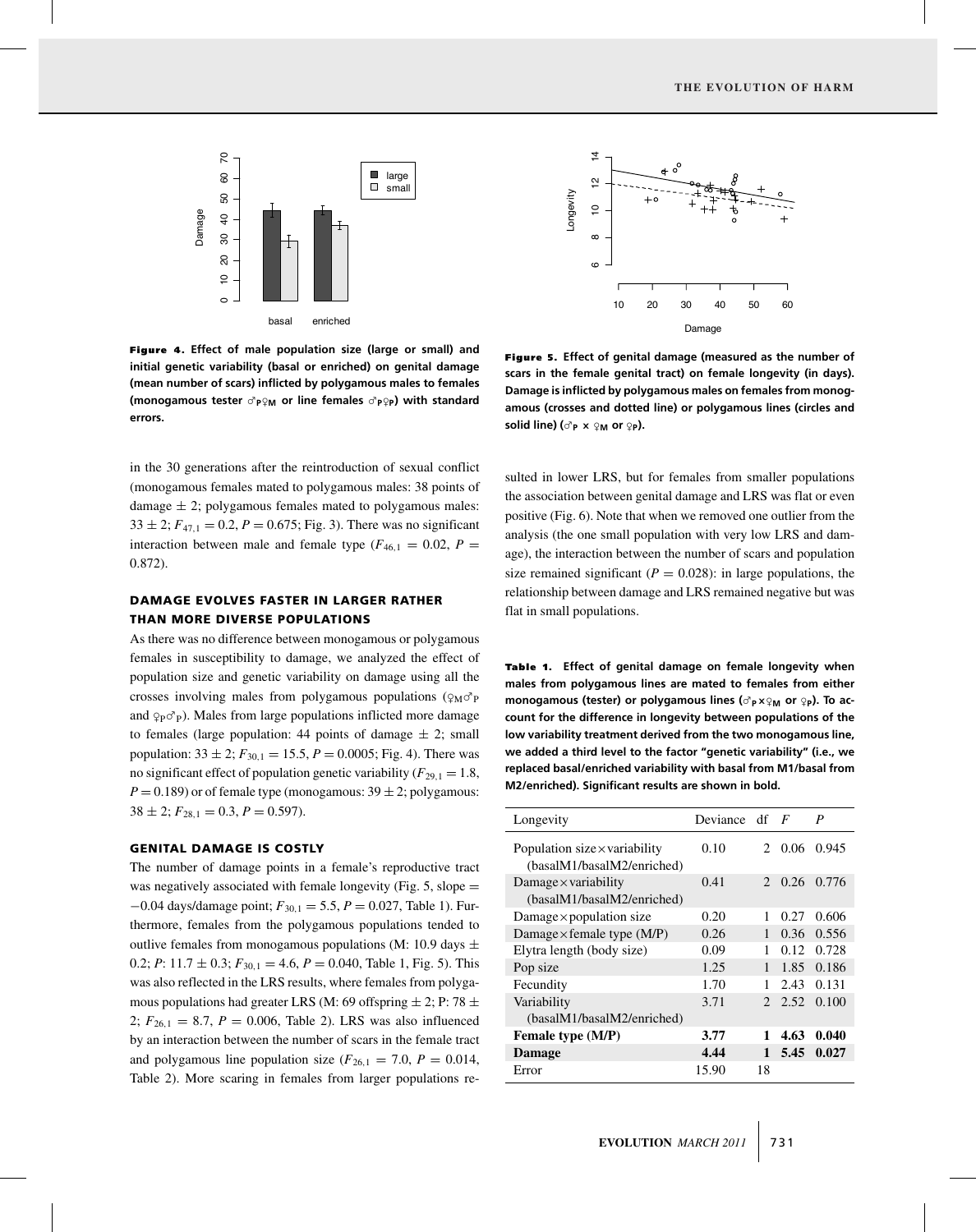| <b>Table 2.</b> Effect of genital damage on female lifetime reproductive                               |
|--------------------------------------------------------------------------------------------------------|
| success when males from polygamous lines are mated to females                                          |
| from either monogamous (tester) or polygamous lines ( $\sigma$ <sub>P</sub> × $\Omega$ <sub>M</sub> or |
| <sub>♀</sub> , Significant results are shown in bold.                                                  |
|                                                                                                        |

| <b>LRS</b>                           | MS     | df | F   | P     |
|--------------------------------------|--------|----|-----|-------|
| Damage $\times$ female type (M/P)    | 17.36  | 1  | 0.3 | 0.582 |
| Damage×population size               | 397.8  | 1  | 7.0 | 0.014 |
| $Damage \times variability$          | 46.1   | 1  | 0.9 | 0.361 |
| Population size $\times$ variability | 39.0   | 1  | 0.7 | 0.404 |
| <b>Population size</b>               | 491.7  | 1  | 8.6 | 0.007 |
| Variability                          | 41.6   | 1  | 0.8 | 0.384 |
| Elytra length (body size)            | 173.6  | 1  | 3.3 | 0.081 |
| Female type (M/P)                    | 497.9  | 1  | 8.7 | 0.006 |
| Damage                               | 11.0   | 1  | 0.2 | 0.651 |
| Error                                | 1166.8 | 21 |     |       |

## EFFECT OF DAMAGE ON REMATING, OVIPOSITION AND SPERM COMPETITION

We tested three hypotheses relating to the function of maleinduced genital damage (delayed female remating, elevation of female oviposition rate, and increased success in sperm competition) using generalized linear models with damage as an explanatory variable, elytra length, and the number of eggs laid in the first 24 h as covariates (for remating and P2 only). We found no significant effect of damage on female remating ( $\chi^2_{13} = 0.80$ ,  $P = 0.37$ ) or oviposition rate (proportion of offspring produced within the first 24 h following mating,  $F_{1,15} = 1.6$ ,  $P = 0.224$ ) and males from more damaging populations were not more successful at sperm competition ( $\chi^2_{13} = 0.32, P = 0.571$ ).



Figure 6. **Effect of genital damage (number of scars) on female lifetime reproductive success (total number of offspring that emerged) in lines of small (triangles and solid line) or large (crosses and dotted line) population size, when males from polygamous lines are mated to females from either monogamous (tester) or polygamous lines (**♂**P**  $\times$  ♀**M** or ♀**P**).

Table 3. Effect of population size, genetic variability, and their **interaction on female oviposition speed when males from polygamous lines are mated to monogamous tester females. The line of the tester female (monogamous) was included as a covariate. Significant results at** *P***<0.05 are shown in bold.**

| Oviposition speed             | МS    | df | F      |       |
|-------------------------------|-------|----|--------|-------|
| Population size x variability | 27.8  |    | 0.7    | 0.401 |
| Elytra length (body size)     | 0.03  | 1  | 0.0008 | 0.978 |
| Pop size                      | 0.8   |    | 0.02   | 0.880 |
| <b>Variability</b>            | 212.9 | 1  | 6.1    | 0.020 |
| <b>Tester female</b>          | 399.8 | 1  | 11.4   | 0.002 |
| Error                         | 992.2 | 26 |        |       |
|                               |       |    |        |       |

## EFFECT OF POPULATION SIZE AND GENETIC VARIABILITY ON MALE MANIPULATIVE ABILITY (REMATING, OVIPOSITION RATE AND SPERM COMPETITION)

We compared oviposition in the 24 h after mating across the treatments and found no effect of population size (Table 3, Fig. 7A), but an effect of genetic variability: males from lines with basal genetic variability seem to accelerate female oviposition (35%



Figure 7. **Effect of male population size (large or small) and initial genetic variability (basal or enriched) on (A) oviposition speed measured as the mean percentage of offspring produced by a female that hatched from eggs laid in the first 24 h following mating, (B) the mean index of male manipulation of female remating (see text), and (C) the success of a male in sperm competition P2, measured as the mean proportion of offspring sired by that male when he was the second male to mate. Standard errors are given as error bars.**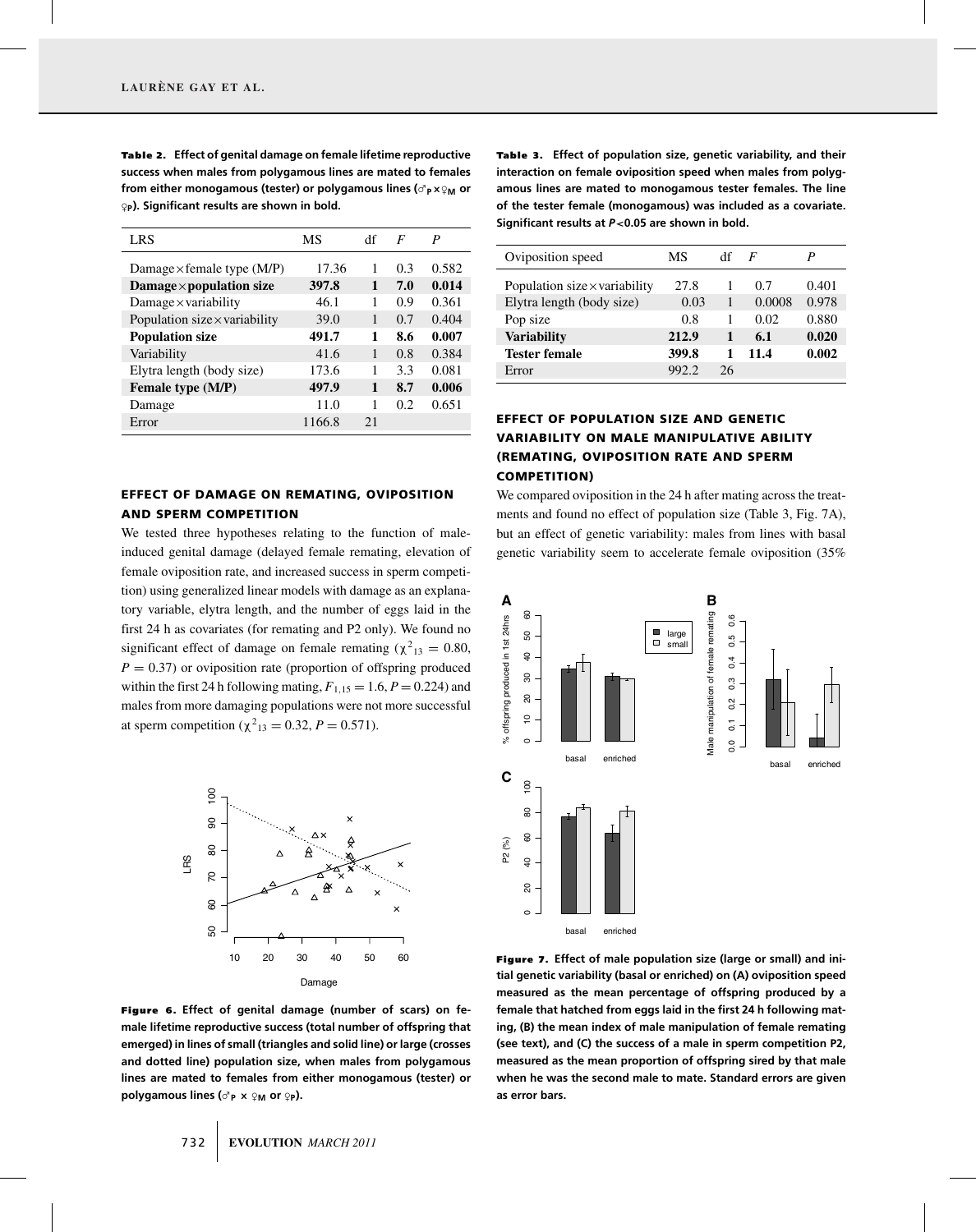Table 4. Effect of population size, genetic variability, and their in**teraction on male manipulation of female remating, estimated as the difference between a male's ability to induce previously mated females to remate and to deter females from subsequently remating. The line of the tester female (monogamous) was included as a covariate.**

| Index of male manipulation<br>of female remating | МS   | df | F   | Р     |
|--------------------------------------------------|------|----|-----|-------|
| Population size $\times$ variability             | 0.27 | 1  | 1.9 | 0.179 |
| Elytra length (body size)                        | 0.01 | 1  | 0.1 | 0.842 |
| Population size                                  | 0.04 | 1  | 0.3 | 0.581 |
| Variability                                      | 0.08 | 1  | 0.6 | 0.455 |
| Tester female                                    | 0.04 | 1  | 0.3 | 0.586 |
| Error                                            | 3.65 | 26 |     |       |
|                                                  |      |    |     |       |

of offspring are produced during the first 24 h  $\pm$  2%) compared to males from the enriched genetic variability lines (30  $\pm$  1%;  $F_{30,1} = 6.1, P = 0.020,$  Table 3). In this analysis, there was also a difference between the two monogamous lines used as testers, with one having significantly elevated oviposition in the 20 h after mating (Table 3).

There was no effect of population size or standing genetic variability on the index of male manipulation of female remating, which implies that all males were equally good at inducing previously mated females to remate and at deterring females from subsequently remating (Table 4, Fig. 7B).

Both population size and initial genetic variability influenced male success in sperm competition. Males from small populations with basal initial genetic variability were the best competitors (Fig. 7C, large population:  $P2 = 0.73 \pm 0.03$ ; small pop.  $P2 =$  $0.82 \pm 0.02$ ,  $F_{29,1} = 9.9$ ,  $P = 0.004$ ; enriched variability population: P2 =  $0.75 \pm 0.03$ ; basal variability: P2 =  $0.81 \pm 0.02$ ,  $F_{29,1} = 4.8, P = 0.037$ ; Table 5).

# *Discussion*

Although most other experimental evolution studies have investigated the consequences of removing sexual conflict, this is the

Table 5. Effect of population size and initial genetic variability on **P2, the success of a male in sperm competition. Significant results are shown in bold.**

| P <sub>2</sub>                       | Deviance df $F$ |    |      |         |
|--------------------------------------|-----------------|----|------|---------|
| Population size $\times$ variability | 4.4             |    | 12   | 0.288   |
| Fecundity 24 h                       | 1.9             |    | 0.5  | 0.478   |
| <b>Population size</b>               | 36.0            | 1  | 9.9  | 0.004   |
| <b>Variability</b>                   | 17.3            | 1  | 4.8  | 0.037   |
| <b>Generation</b>                    | 117.3           |    | 32.4 | < 0.001 |
| Error                                | 99.4            | 26 |      |         |

first that has reintroduced conflict into experimental populations and assessed the microevolutionary consequences. After 90 generations of monogamy, the reintroduction of sexual selection and sexual conflict for 30 generations resulted in the evolution of more damaging males. However, there was no evidence that female susceptibility to this damage (frequency of scaring) evolved during this time. In spite of this, the response of females to damage did evolve, with females evolving under polygamy typically having greater LRS and longevity at any given level of damage. Furthermore, large population size rather than high initial genetic variation allowed males to evolve faster and become more harmful. In addition, we provide evidence that genital damage is costly for females. It unequivocally reduced female longevity and tended to reduce LRS, although this latter effect was complicated by an interaction with population size (see discussion below). Overall, these results suggest that sexual conflicts favors males that inflict costly genital damage to females and that the evolution of harm was more pronounced in large populations, either because selection was more efficient or because large population size intensified sexual conflicts and favored sexually antagonistic coevolution. This implies that sexual selection creates conditions in which males benefit from harming females in *C. maculatus*.

Mean damage levels were not associated with female oviposition rate or propensity to remate. Our results thus provide no support for the adaptive harm hypothesis. This is in agreement with previous work: Edvardsson and Tregenza (2005) manipulated copulation duration to elevate female damage (Crudgington 2001) and also found no benefits to harming males via delayed remating or increased rate of offspring production. Consequently, and despite theoretical support, there is still no empirical evidence for the adaptive harm hypothesis, whether the mechanism involved is terminal investment or delayed remating (Hosken et al. 2003; Morrow et al. 2003; Edvardsson and Tregenza 2005), and our results serve to reinforce this. Males from populations with basal genetic variability were better at stimulating female oviposition in the first 24 h. This could be because favorable gene combinations were broken up by mixing of the two monogamous lines to create the populations with enriched genetic variability, although more work is needed to determine whether epistatic interactions can explain this finding.

If harm does not benefit males directly, it could be a side effect of some other male adaptation to male–male competition (the collateral harm hypothesis), with the obvious candidate being sperm competitive ability. However, we found no evidence supporting the idea that males from more damaging populations are more successful in sperm competition. P2 is a composite trait that is likely to be influenced by an unknown number of male-derived chemicals and behaviors, so that the prediction of the effect of population size might be less straightforward than for simpler traits such as genital damage. Nevertheless, in the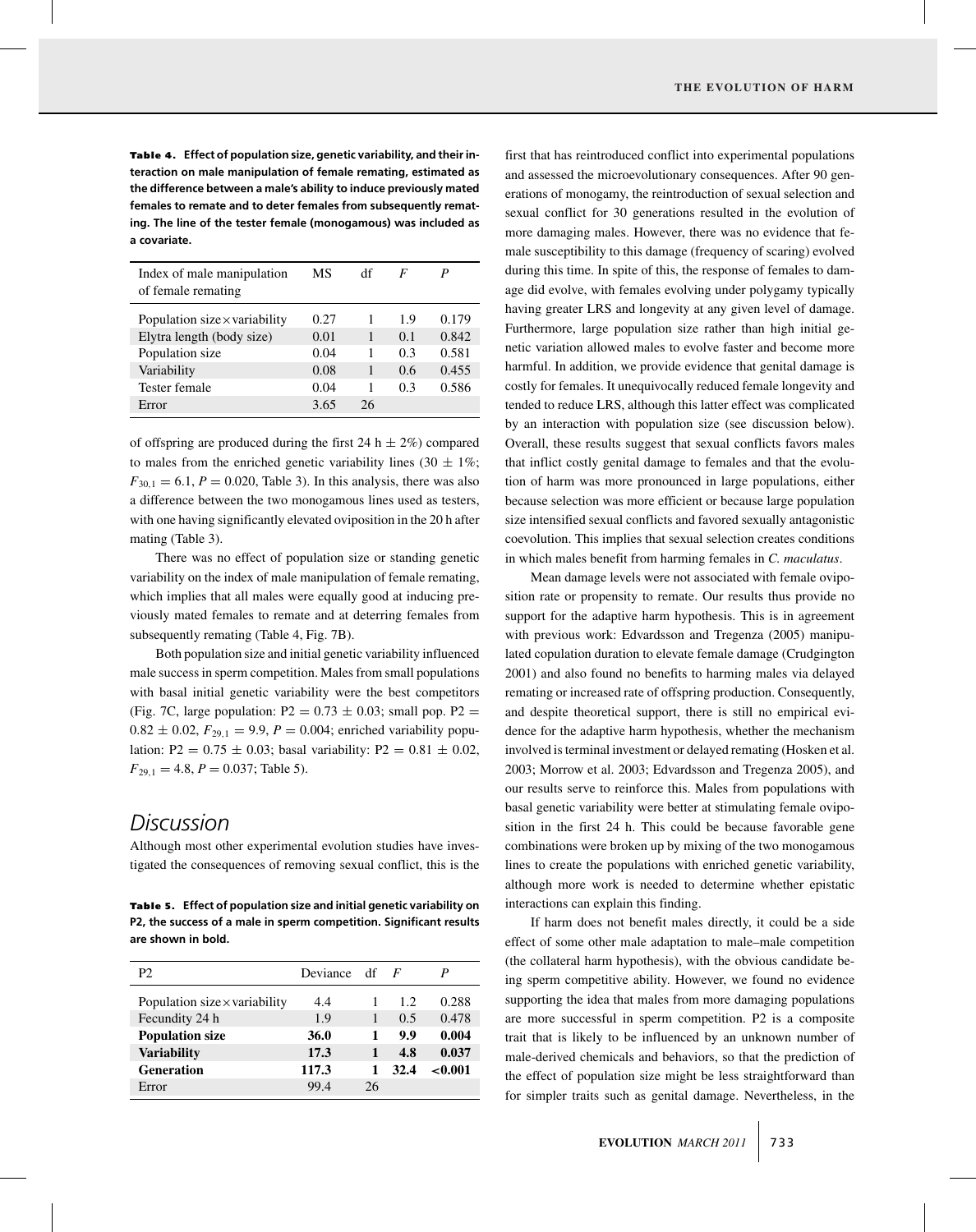dung fly *S. cynipsea* more damaging males were not more competitive (Teuschl et al. 2007) and our findings are in agreement with results from Edvardsson and Tregenza (2005) who failed to find an effect of damage on P2. In contrast, Hotzy and Arnqvist (2009) found that across 13 geographically distinct populations of *C. maculatus*, male genital armature and the harm males inflict upon females were positively correlated with male success in sperm competition. This discrepancy between *C. maculatus* studies could result from the fact that the balance between the advantage in sperm competition and the cost of harming females is "contingent upon mating system, female life histories and sperm competition regime" (Hotzy and Arnqvist 2009), which may differ when looking within rather than across populations, and certainly could differ across studies. Our results, in conjunction with Edvardsson and Tregenza's (2005), suggest that the damage inflicted by the spines is not associated with male success in sperm competition, but the damage they inflict did evolve after only 30 generations of restored polygamy. Perhaps a direct measure of spininess would be more revealing (e.g., Hotzy and Arnqvist 2009), but perhaps the spines serve other purposes too, such as anchoring males firmly during copulation (Edvardsson and Tregenza 2005). Using spines as an anchor could be beneficial for males if female kicking behavior was a way to exert mate choice or to avoid being dislodged by competing males before ejaculate transfer (Simmons 2001).

Like the damage inflicted by males that evolved after 30 generations in our polygamous lines, females have also evolved resistance to harm. It is interesting that the number of scars inflicted by males did not differ in females evolving under polygamy or monogamy, but the effects did. Damage inflicted by males could increase female investment in immunocapacity, as has been suggested in other insects (Reinhardt and Siva-Jothy 2007). As a result, the LRS and longevity of females evolving under polygamy were on average higher. Our longevity results are straightforward: increased damage leads to reduced longevity and females from polygamous populations always live longer than monogamous females at any given level of damage. Similarly, LRS of females from monogamous populations always tended to be lower across damage levels. Nevertheless, LRS results are somewhat more complicated in that the damage effect only shows up in an interaction with the population size of the male. When males are from larger populations, more damage equates to lower LRS, but when males are from smaller populations more damage does not reduce LRS. This could reflect a lower cost per scar of male damage in small populations, coupled with lower numbers of scars. Only males from large populations seem to have evolved beyond a threshold where damage becomes costly (in terms of LRS). It is unlikely that the lack of cost in small populations is due to higher female resistance because neither monogamous nor polygamous females suffered reduced LRS when mated to males from small (as suggested by this interaction effect of damage and population size on LRS) is consistent with more intense sexual conflicts and sexually antagonistic coevolution in large populations: as females evolve resistance to male damage, antagonistic coevolution will favor males that inflict more harm. If coevolution is more likely to happen in large populations, we expect more harmful males (as observed: large males inflict more scars), but also more resistant females (higher LRS in large populations), which in return escalates toward more costly damage. These findings are generally consistent with a previous comparative analysis within the seed beetles (Coleoptera: Bruchidae) which also provided evidence for male–female coevolution. In species where males had evolved more harmful genitalia, females had evolved a more robust copulatory tract (Rönn et al. 2007). This observation is congruent with sexually antagonistic coevolution, which we also found within our group of experimental populations, and experimental evolution of similar durations has documented evolution in female resistance/susceptibility in other taxa (Martin and Hosken 2003a).

populations. Greater sensitivity to damage in large populations

Despite manipulating population size for 30 generations, we found no evidence for inbreeding depression in smaller populations. This could result from purging of deleterious mutations over the 90 generations of monogamy when population size was relatively small (between 100 and 150 individuals for each of the two monogamous lines), assuming that inbreeding depression is primarily due to the expression of deleterious recessives and not to loss of heterozygosity in *C. maculatus*. Alternatively, population sizes of this order may escape serious inbreeding over this time frame. Recent results suggest that the spectrum of deleterious mutations contains a high proportion of very small effect mutation  $(<$  < 1%) (Estes et al. 2004) such that even large finite populations will gradually accumulate deleterious recessive alleles, but such small effects may not be detectable over the 30 generations of our study. Because it appears that the lower LRS of our small populations was not due to inbreeding depression, it must have arisen from another property of small population sizes. The potential alternatives are the independent fixation of mutations that are not associated with inbreeding depression, such as dominant mutations. These may accumulate due to stronger drift, a lower number of new mutations resulting in lower genetic variability to fuel evolutionary change, or less-intense conflicts between males and females reducing the strength of sexual selection. The effects of genetic drift are taken into account by using replicates for each treatment: a major role of drift seems unlikely given that the responses in all replicate populations were in the same direction. Alternatively, the evolution of small populations could have been constrained by the lack of genetic variability. We designed our experiment to disentangle the effect of population size from that of genetic variability: if the higher genetic variability in large populations was crucial for the observed microevolution, we would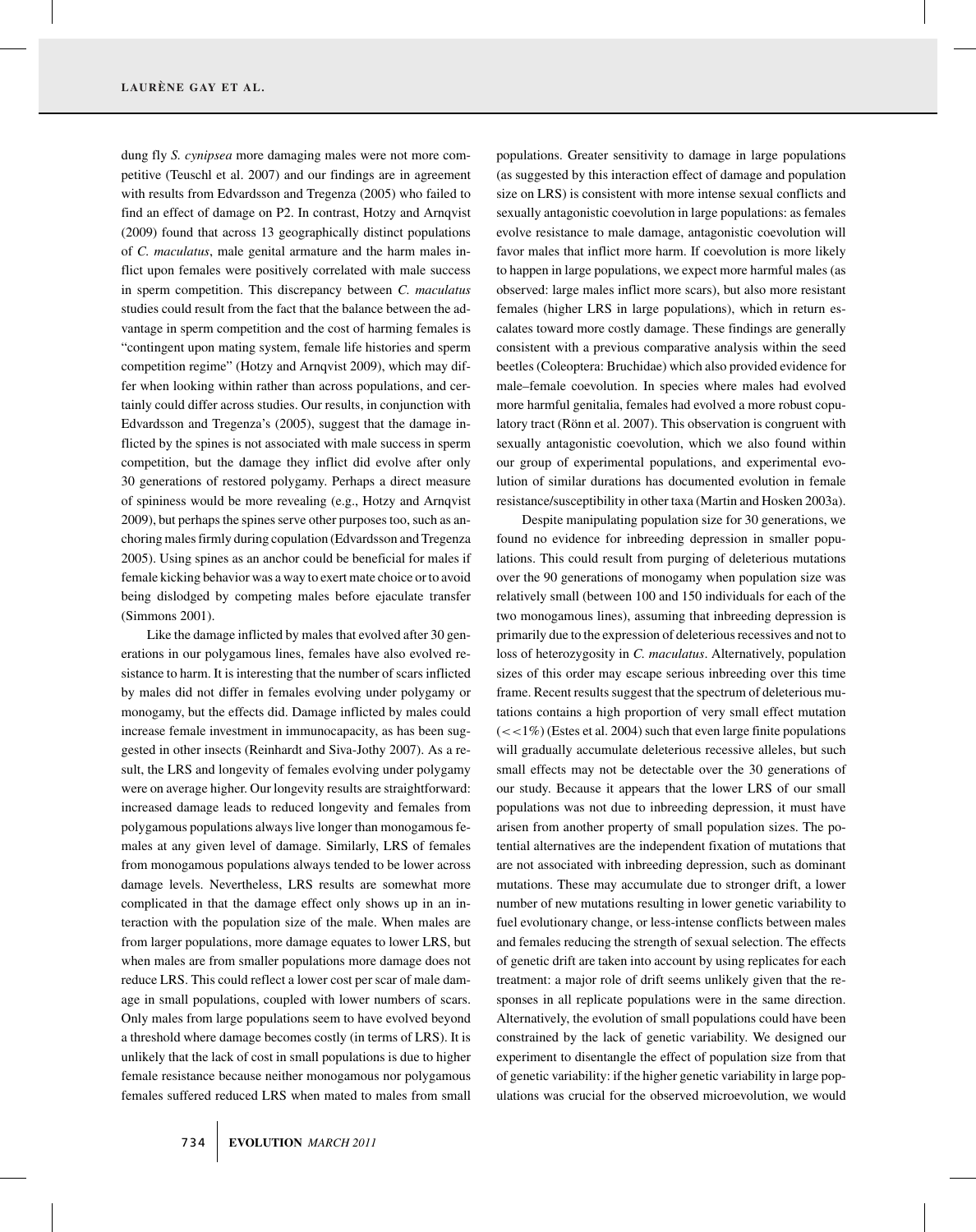expect to see a significant effect of initial genetic variability as well as an effect of population size, which we did not. This argues against the hypothesis that the large populations evolved faster because of their higher standing genetic variability. It is worth noting that our design relies on the assumption that genetic variability is indeed higher in the crossed populations (with enriched genetic variability) than in the two monogamous lines. However, it does seem likely that genetic variation will be structured predominantly between, rather than within lines after 90 generations of isolation at a relatively small population size. The lack of inbreeding effects observed could slightly weaken this assumption, unless it results from an efficient purge of deleterious mutations, as suggested above. Three broad explanations therefore remain for the patterns we detect: (1) larger populations experience a larger number of new mutations; (2) selection is more efficient in large populations; (3) sexual selection (including that driven by sexual conflict) is more intense in larger populations and sexually antagonistic coevolution is favored, as discussed in the Introduction. Although our population sizes are sufficiently large for us to expect new mutations, some of which may affect conflict adaptations, 30 generations is a short time for such new mutations to become fixed. Hence the most likely explanation for the patterns we observe seems to be the potential for larger populations to evolve faster through an increased intensity of sexual conflicts combined with more efficient selection with larger effective size (Robertson 1970). This is in accordance with theoretical models predicting that sexually antagonistic coevolution is more likely in large populations (Gavrilets 2000; Gavrilets et al. 2001).

Our experimental design manipulated population size and standing genetic variability simultaneously and independently. It thus contributes empirical data relevant to debates on the effect of population size and inbreeding in experimental evolution, in particular experimental sexual selection. Effective population size is a key parameter in these experimental evolution studies, first because the experimental manipulation of mating systems or sex ratio can lead to different effective population sizes between treatments and confound effects (Snook et al. 2009). Second, small populations may lack the influx of new beneficial mutations, but slightly deleterious mutations are more likely to get fixed. Finally, small populations suffer less-intense conflicts. Consequently, effective population size can have a major influence on the outcome of experimental evolution (Martin and Hosken 2003a). For example, our experiment suggests that some evolutionary trajectories might only occur if effective population size is sufficiently large. Similarly, Reuter et al. (2008) showed that predicted patterns of sexual selection can be constrained by low effective population size. Ödeen and Florin (2000) further suggested that low effective population size could constrain the evolution of assortative mating and thereby limit the power of experimental tests of sympatric or parapatric speciation. Moreover, sexual selection itself changes effective population size and as the intensity of selection increases and male mating success becomes more skewed, populations experiencing sexual selection will have smaller effective population sizes. Classically, effective population size is estimated as  $(4n_{m}n_{f})/(n_{m} + n_{f})$ , where  $n_{m}$  is male number and  $n_f$  is female number (Hartl 2000). If the number of males contributing genes to offspring is low, then the effective population size is also reduced (assuming that  $n_f$  is constant). As a result, we suggest that attempting to manipulate population size to remove this feature of sexual selection (Snook et al. 2009) is only justified where there is an explicit aim to focus on other effects of selection. Where this is not the case we suggest that maintaining large census sizes when possible is the best approach, if only because selection is always more efficient in large populations (Willi et al. 2006). In particular, it can be misleading to focus on maintaining equal effective population sizes if the increased work load and/or limited space constrain replicates to small census size.

In conclusion, this study is the first attempt at reversing experimental evolution under sexual conflicts. Reintroducing sexual selection and sexual conflict for 30 generations into previously monogamous populations resulted in the evolution of more harmful males, and female resistance to harm also evolved. Damage was costly for females, in terms of longevity and LRS, but the benefits to males are unclear. It seems unlikely that the aedeagal spines that damage females evolved solely to harm, and further research is needed to assess whether damage is associated with benefits during nonsperm competition forms of male–male competition in these populations. Finally, population size affected the evolutionary responses we detected, but not via an inbreeding effect, suggesting sexual selection was more effective in our larger populations.

#### ACKNOWLEDGMENTS

We would like to thank A. Poirier and D. Pincheira-Donoso for technical assistance with the laboratory work and G. Arnqvist for comments on previous versions of this manuscript. We also thank the associate editor T. Chapman and two anonymous reviewers for helpful comments. This work was supported by the Natural Environment Research Council (grant: NE/D011183/1). TT was funded by a Royal Society fellowship.

#### LITERATURE CITED

- Arnqvist, G. 1997. The evolution of water strider mating systems: causes and consequences of sexual conflicts. Pp. 146–163 *in* J. C. Choe and B. J. Crespi, eds. The evolution of mating systems in insects and arachnids. Cambridge Univ. Press, Cambridge, MA.
- Arnqvist, G., and T. Nilsson. 2000. The evolution of polyandry: multiple mating and female fitness in insects. Anim. Behav. 60:145–164.
- Arnqvist, G., and L. Rowe. 2005. Sexual conflict. Princeton Univ. Press, Princeton, NJ.
- Blanckenhorn, W. U., D. J. Hosken, O. Y. Martin, C. Reim, Y. Teuschl, and P. I. Ward. 2002. The costs of copulating in the dung fly *Sepsis cynipsea*. Behav. Ecol. 13:353–358.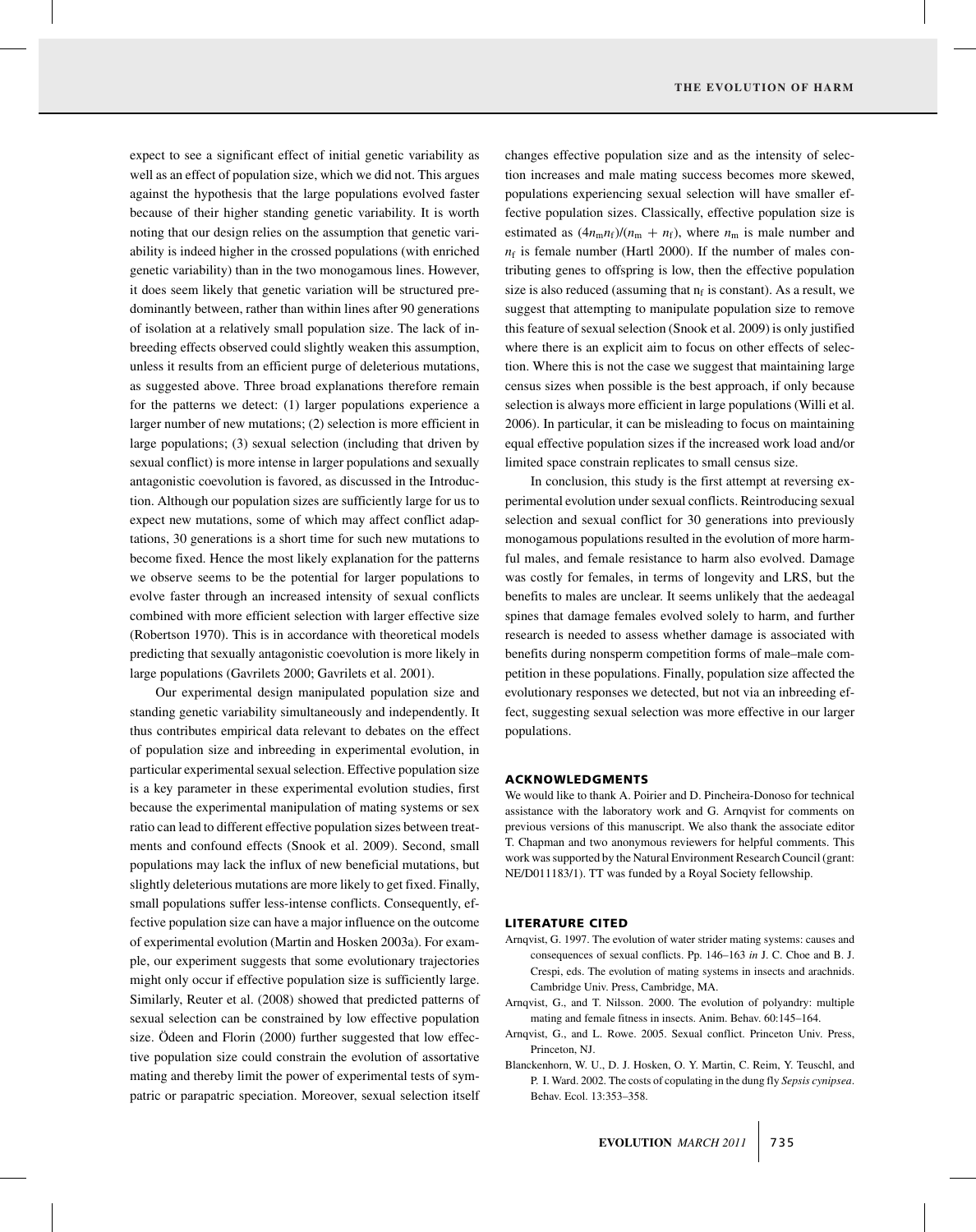- Chapman, T., L. F. Liddle, J. M. Kalb, M. F. Wolfner, and L. Partridge. 1995. Cost of mating in *drosophila melanogaster* females is mediated by male accessory gland products. Nature 373:241–244.
- Charlesworth, D., and B. Charlesworth. 1987. Inbreeding depression and its evolutionary consequences. Annu. Rev. Ecol. Syst. 18:237–268.
- Civetta, A., and A. G. Clark. 2000. Correlated effects of sperm competition and postmating female mortality. Proc. Natl. Acad. Sci. USA 97:13162– 13165.
- Cope, J. M., and C. W. Fox. 2003. Oviposition decisions in the seed beetle, *Callosobruchus maculatus* (Coleoptera: Bruchidae): effects of seed size on superparasitism. J. Stored Products Res. 39:355–365.
- Crudgington, H. S. 2001. Sexual conflict in the bean weevil, *Callosobruchus maculatus*. University of Sheffield, Sheffield.
- Crudgington, H. S., and M. T. Siva-Jothy. 2000. Genital damage, kicking and early death – The battle of the sexes takes a sinister turn in the bean weevil. Nature 407:855–856.
- Crudgington, H. S., A. P. Beckerman, L. Brustle, K. Green, and R. R. Snook. 2005. Experimental removal and elevation of sexual selection: does sexual selection generate manipulative males and resistant females? Am. Nat. 165:S72–S87.
- DeRose, M. A., and D. A. Roff. 1999. A comparison of inbreeding depression in life-history and morphological traits in animals. Evolution 53:1288– 1292.
- Eady, P. E. 1991. Sperm competition in *Callosobruchus maculatus* (Coleoptera: *Bruchidae*): a comparison of two methods used to estimate paternity. Ecol. Entomol. 16:45–53.
- Eady, P. E., P. Rugman-Jones, and D. V. Brown. 2004. Prior oviposition, female receptivity and last-male sperm precedence in the cosmopolitan pest *Callosobruchus maculatus* (Coleoptera: *Bruchidae*). Anim. Behav. 67:559–565.
- Eady, P. E., L. Hamilton, and R. E. Lyons. 2007. Copulation, genital damage and early death in *Callosobruchus maculatus*. Proc. R. Soc. Lond. B 274:247–252.
- Edvardsson, M., and T. Tregenza. 2005. Why do male *Callosobruchus maculatus* harm their mates? Behav. Ecol. 16:788–793.
- Estes, S., P. C. Phillips, D. R. Denver, W. K. Thomas, and M. Lynch. 2004. Mutation accumulation in populations of varying size: the distribution of mutational effects for fitness correlates in *Caenorhabditis elegans*. Genetics 166:1269–1279.
- Fricke, C., and G. Arnqvist. 2007. Rapid adaptation to a novel host in a seed beetle (*Callosobruchus maculatus*): the role of sexual selection. Evolution 61:440–454.
- Gavrilets, S. 2000. Rapid evolution of reproductive barriers driven by sexual conflict. Nature 403:886–889.
- Gavrilets, S., G. Arnqvist, and U. Friberg. 2001. The evolution of female mate choice by sexual conflict. Proc. R. Soc. Lond. B 268:531–539.
- Gay, L., P. E. Eady, R. Vasudev, D. J. Hosken, and T. Tregenza. 2009. Does reproductive isolation evolve faster in larger populations via sexually antagonistic coevolution? Biol. Lett. 5:693–696.
- Hartl, D. L. 2000. A Primer of Population Genetics. Sinauer Associates Inc., **Sunderland**
- Holland, B., and W. R. Rice. 1999. Experimental removal of sexual selection reverses intersexual antagonistic coevolution and removes a reproductive load. Proc. Natl. Acad. Sci. USA 96:5083–5088.
- Hosken, D. J., O. Y. Martin, J. Born, and F. Huber. 2003. Sexual conflict in *Sepsis cynipsea*: female reluctance, fertility and mate choice. J. Evol. Biol. 16:485–490.
- Hosken, D. J., O. Y. Martin, S. Wigby, T. Chapman, and D. J. Hodgson. 2009. Sexual conflict and reproductive isolation in flies. Biol. Lett. 5:697–699.
- Hotzy, C., and G. Arnqvist. 2009. Sperm competition favors harmful males in seed beetles. Curr. Biol. 19:404–407.
- Johnstone, R. A., and L. Keller. 2000. How males can gain by harming their mates: sexual conflict, seminal toxins and the cost of mating. Am. Nat. 156:368–377.
- Lessells, C. M. 2005. Why are males bad for females? Models for the evolution of damaging male mating behavior. Am. Nat. 165:S46–S63.
- -. 2006. The evolutionary outcome of sexual conflict. Philos. Trans. R. Soc. Lond. B 361:301–317.
- Lessells, C. M., and P. T. Boag. 1987. Unrepeatable repeatabilities: a common mistake. Auk 104:116–121.
- Martin, O. Y., and D. J. Hosken. 2003a. Costs and benefits of evolving under experimentally enforced polyandry or monogamy. Evolution 57:2765– 2772.
- ———. 2003b. The evolution of reproductive isolation through sexual conflict. Nature 423:979–982.
- Martin, O. Y., D. J. Hosken, and P. I. Ward. 2004. Post-copulatory sexual selection and female fitness in *Scathophaga stercoraria*. Proc. R. Soc. Lond. B 271:353–359.
- Morrow, E. H., G. Arnqvist, and S. Pitnick. 2003. Adaptation versus pleiotropy: why do males harm their mates? Behav. Ecol. 14:802– 806.
- Ödeen, A., and A.-B. Florin. 2000. Effective population size may limit the power of laboratory experiments to demonstrate sympatric and parapatric speciation. Proc. R. Soc. Lond. B 267:601–606.
- Parker, G. A. 1979. Sexual selection and sexual conflict. Pp. 123–166 *in* M. Blum and N. Blum, eds. Sexual selection and reproductive competition in insects. London Academic Press, London.
- Pitnick, S., W. D. Brown, and G. T. Miller. 2001a. Evolution of female remating behaviour following experimental removal of sexual selection. Proc. R. Soc. Lond. B 268:557–563.
- Pitnick, S., G. T. Miller, J. Reagan, and B. Holland. 2001b. Males' evolutionary responses to experimental removal of sexual selection. Proc. R. Soc. Lond. B 268:1071–1080.
- Reinhardt, K., and M. T. Siva-Jothy. 2007. Biology of bed bugs (Cimicidae). Annu. Rev. Entomol. 52:351–374.
- Reuter, M., J. Linklater, R. L. Lehmann, K. Fowler, T. Chapman, and G. D. D. Hurst. 2008. Adaptation to experimental alterations of the operational sex ratio in populations of *Drosophila melanogaster*. Evolution 62:401– 412.
- Rice, W. R. 1996. Sexually antagonistic male adaptation triggered by experimental arrest of female evolution. Nature 381:232–234.
- Rice, W. R., B. Holland, and R. Harrison. 2005. Experimentally enforced monogamy: inadvertent selection, inbreeding, or evidence for sexually antagonistic coevolution? Evolution 59:682–685.
- Robertson, A. 1970. A theory of limits in artificial selection with many linked loci. Pp. 246–288 *in* K. Kojima, ed. Mathematical topics in population genetics. Springer, Berlin.
- Rönn, J., M. Katvala, and G. Arnqvist. 2007. Coevolution between harmful male genitalia and female resistance in seed beetles. Proc. Natl. Acad. Sci. USA 104:10921–10925.
- Schultz, S. T., and M. Lynch. 1997. Mutation and extinction: the role of variable mutational effects, synergistic epistasis, beneficial mutations, and degree of outcrossing. Evolution 51:1363–1371.
- Sharp, P. M. 1984. The effect of inbreeding on competitive male mating ability in *Drosophila melanogaster*. Genetics 106:601–612.
- Simmons, L. W. 2001. Sperm competition and its evolutionary consequences in the insects. Princeton Univ. Press, NJ.
- Snook, R. R. 2001. Sexual selection: conflict, kindness and chicanery. Curr. Biol. 11:R337–R341.
- Snook, R. R., L. Brustle, and J. Slate. 2009. A test and review of the role of effective population size on experimental sexual selection patterns. Evolution 63:1923–1933.